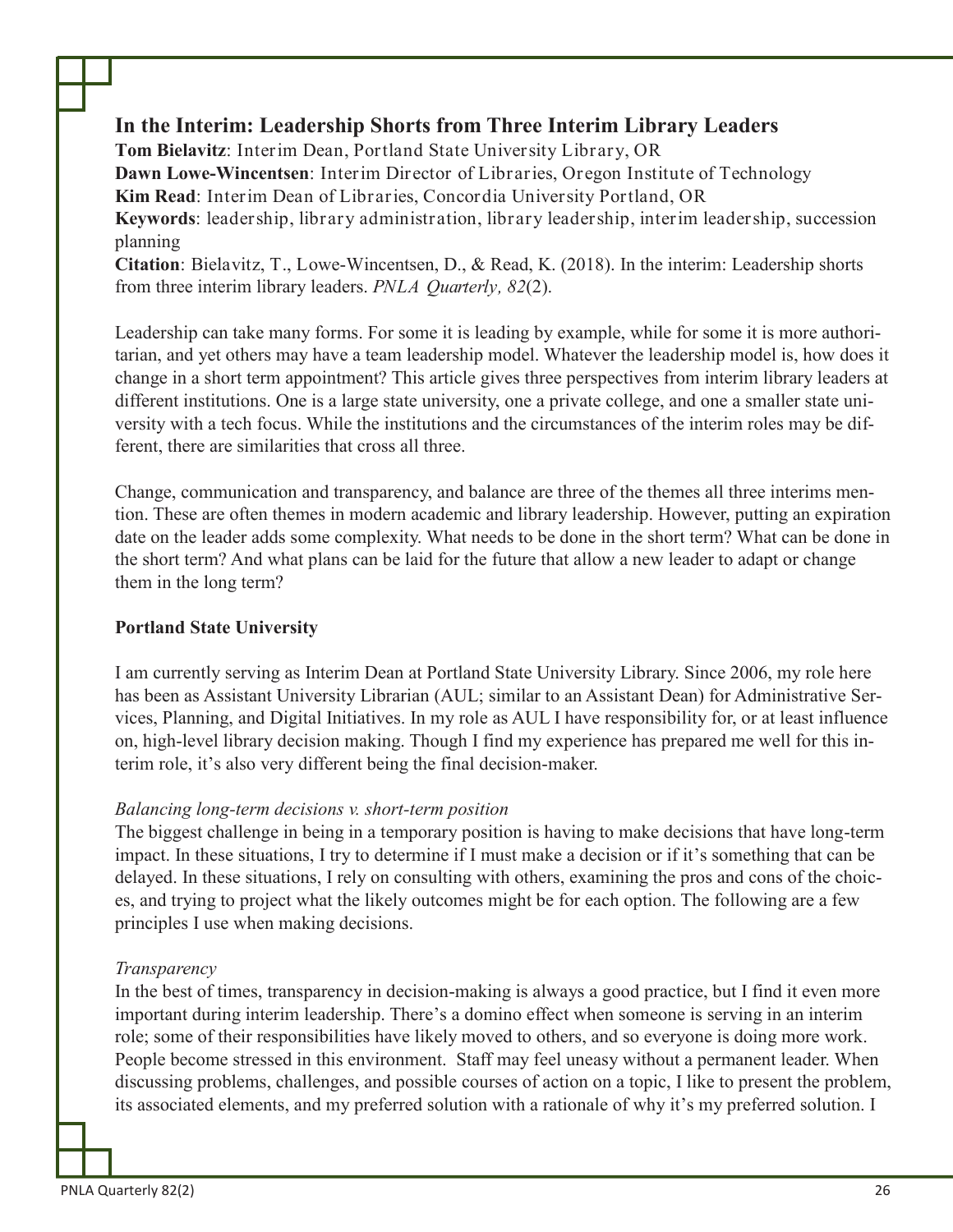try to explain what I'm trying to accomplish or trying to avoid. When everyone understands an issue, you're more likely to have a constructive conversation. I try to be open and listen to concerns and alternative ideas, and be open to other solutions. I find that when I make a decision and someone disagrees, if they understand the context and why I made the decision they are more likely to make peace with it and move on. I also use various consensus techniques to help us get to better decisions. These tools help me better understand how strongly people feel about the options.

#### *Over-communicating*

I try to use multiple ways to communicate on the same issue. Repetition and different methods of communication means it's more likely that someone will hear the message. I make use of meeting agendas (and when possible sending materials out ahead of meeting time), meeting notes, weekly "library bulletin" updates, verbal communication at meetings and one-on-one, follow-up emails to specific groups or teams, etc. Everyone is busy and you need to provide many opportunities for staff to receive information.

#### *Have fun!*

Lastly, I try to have fun and incorporate fun things into worklife. At an all-library meeting, we recently celebrated Pi Day with pies and pie/pi related trivia. We also have several new colleagues and we're introducing work-appropriate "ice breaker" introductions at meetings to help get to know each other. We've also talked about a going for coffee on breaks, a weekend picnic and perhaps organized tours of the campus' underground tunnels. Incorporating some light moments during work or planned fun things during breaks or after-hours helps to organically strengthen relationships which in turn helps to increase trust among colleagues.

#### **Concordia University**

I am fortunate to serve on a team with exceptional people. They are great at what they do, work well together, are considerate, and are each individually driven by student success. It made sense, then, to start the interim role by focusing on my colleagues. I neither wanted to be the interim that made sweeping changes unilaterally, nor did I want to keep everything status quo if changes were desired. The first thing I did as Interim Dean of Libraries at Concordia University Portland was schedule oneon-one meetings with each of my colleagues. I asked the following questions:

- What's going well?
- What needs improvement?
- What would you like to stay the same?
- What would you like to change?
- How would you characterize your workload?
- What are your goals or hopes for your work this year?
- What are your goals or hopes for the library this year?
- · What concerns do you have?

Using their feedback, I started the year by outlining library goals and priorities with the student-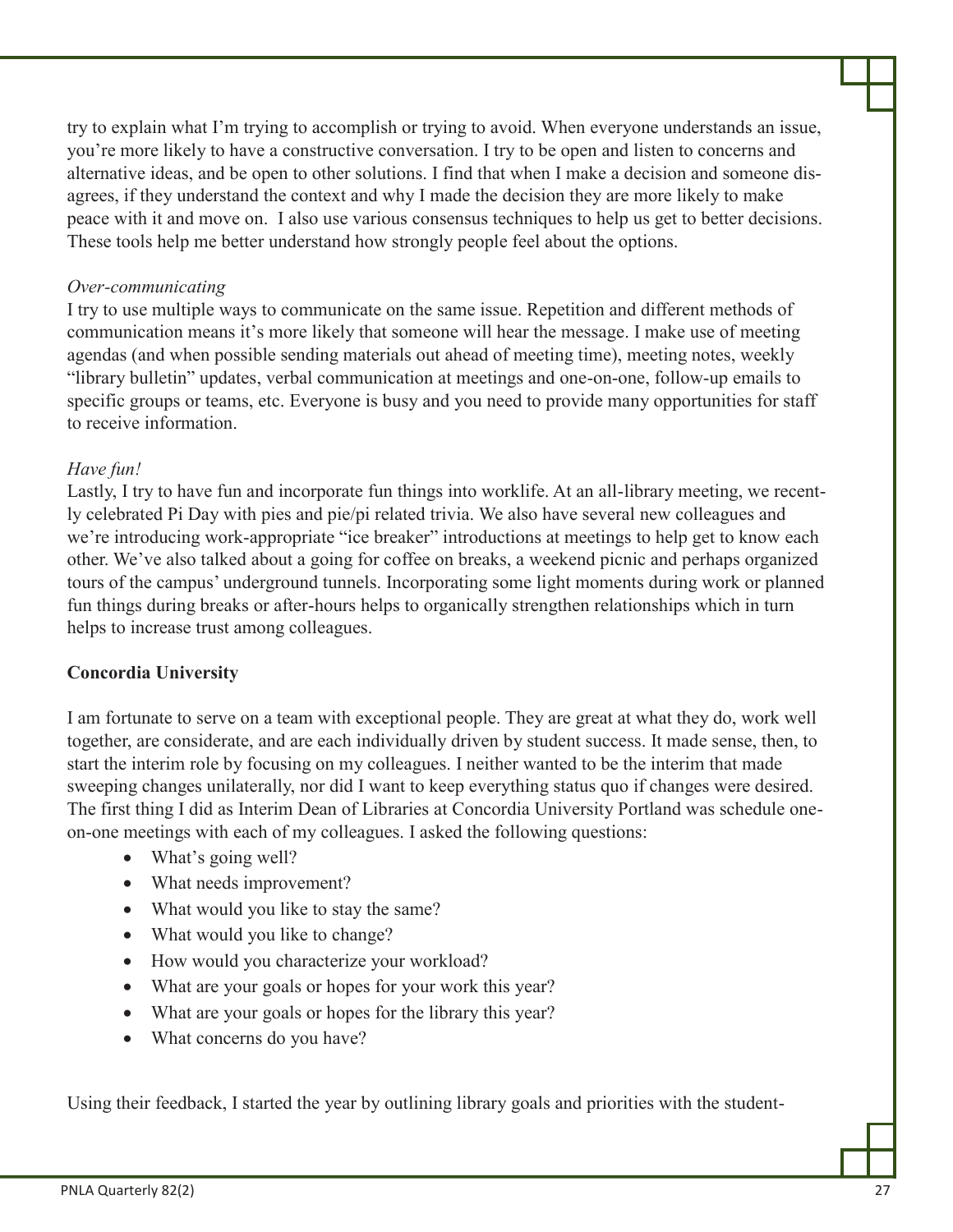driven expertise of our faculty and staff. Some areas identified for improvement included budget transparency, collegiality, interlibrary loan cross training, access to assessment tools, and procedure documentation. Regarding transparency, I shared the discretionary budget with our full-time faculty and staff and established an open door policy for fielding questions about the budget. Each month, I share the monthly summary report with the team. Regarding collegiality, many team members wanted to understand each other's roles better and build relationships with each other. To address this, at each department meeting, one or two team members are asked to share details about a project to build understanding of their specific role. Additionally, we now hold optional events to volunteer as a group at external non-profits once a semester. For the other identified areas, I made administrative and budgetary decisions to support cross training, assessment tools, and procedure documentation.

Serving as interim is an opportunity to define and establish expectations and priorities of the Dean position before a permanent Dean is hired. For example, it is part of our culture now, that budget transparency is expected of the Dean. Additionally, I scheduled multicultural competency trainings for our team throughout the year, similarly establishing an expected part of our culture. While the possibility exists that a new Dean might make changes, establishing procedures, defined role expectations, and policies that prove successful will hopefully become part of the library's more permanent organizational culture.

These are brief examples of the internally-focused work of Interim Dean. Externally, it also made sense to approach the work as if it would have long-term effects. I have engaged in relationship building, collaboration, and advocacy wholeheartedly. Because those things are so crucial for libraries, I wanted to ensure we didn't lose ground in any of them.

Finally, with both an internal and external focus, our library is embarking on a process I am referring to as, "strategic planning lite." We will complete this by the end of the fiscal year, defining who we are, what we do, the value of what we do, how we assess this value, and how we contribute to the university's overall mission and vision. The library has not previously engaged in strategic planning work and we are excited to define and share the library's identity and value.

It has been a great honor to serve as Interim Dean. I feel grateful to be supporting such an outstanding group of library people and join with them to lead from a student-centered philosophy.

## **Oregon Institute of Technology**

For me, my interim has been as a change leader. Change the organization structure, change the director to a dean, change to a more open door transparent culture.

At a recent event a library director told me, "Leadership is Partnership." This has come 6 months after I first took on an interim leader role, but it is the tone I have tried to convey. In this together, we can make a better place to work. In this together, we can build a library that thrives with the abundant change we are about to face.

The leadership at Oregon Institute of Technology (Oregon Tech) has had great change over the last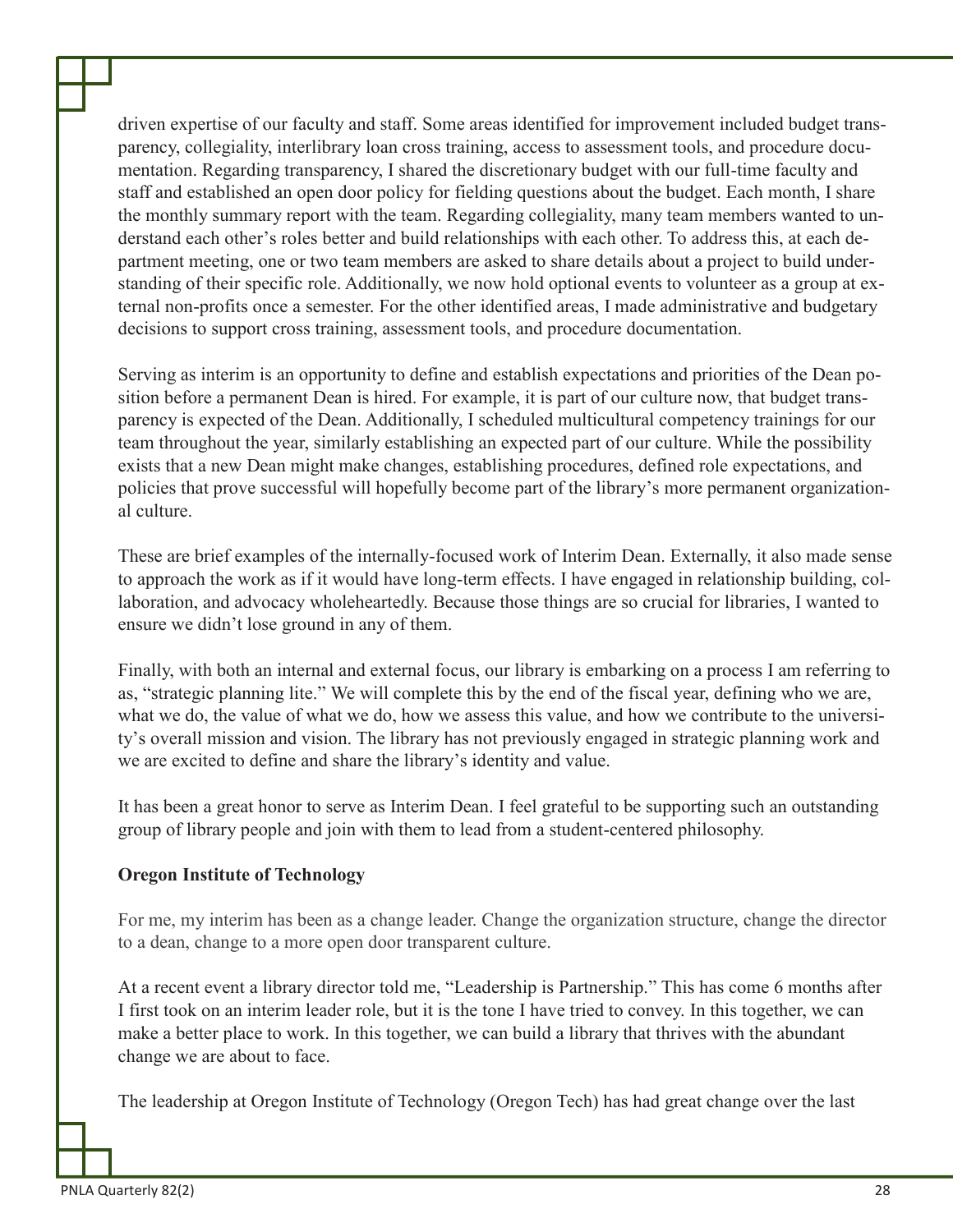couple of years. In April of 2017 a new president started, in July, a new provost, and as of July 2017, the director of the library position has been open. With any change in leadership change will trickle down. With the overhaul of Oregon Tech's leadership, the change has flooded down and can be felt across all faculty and staff.

I started off my interim by talking to all the faculty and staff in the library. I had a base set of questions that I asked but let the person I was meeting with take the conversation where they wanted. I heard from many that there was a need for change. I followed this up with some exercises and group SMART (specific, measurable, attainable, relevant, timely) goal setting at a retreat about a month later. I was introduced to SMART goals as part of a budgeting process on the regional campus I am part of. This method of goal setting seemed a good way to set the tone for an interim, and to give clear timeline for the goals set.

At the same time as setting goals, I also began working on the new director of libraries position. Through research, conversations with people in the library, conversations with the new provost, and remembered conversations with the former library director we worked out a new position with a new title that could have the freedom to lead and reach outside the building walls while also being accessible to the faculty and staff within those walls. The position was posted three months after my interim officially began. As of this writing the committee is in the applicant review phase to fill the position.

By changing the director position to be more outward facing, we needed to restructure some of the inward positions to deal with the day to day activities in a more efficient manner. Part of this was already started in a bottom up process to look at staff workload while the previous director was still at Oregon Tech. The workload review showed some inefficiencies. The meetings with staff brought up a desire for change. With all this, I embarked on reorganizing the staff structure. I met with Human Resources, people who I believed would be affected most by the change and the library faculty. I proposed, listened to feedback, made changes, and proposed again. This process is ongoing. It has not been without its bumps so far. Through these I have tried to listen and adapt the plan where needed.

The amount of change brought on in my interim would make anyone take pause. It has not been all change though. Many of the structures that were already in place have remained the same. These include periodic meeting for the librarians, and for all the staff. These meetings are one way I have tried to keep as transparent a process as possible. At each all staff meeting we go over progress on SMART goals, we have some sort of activity as a group and I try to leave time to ask questions. I try to keep an open door/email/cell phone policy so people may contact me when they feel the need. And I listen. Above all I try to listen. I have tried to find that common goal where we can partner, staff and librarians, to take on the change together.

## **Conclusion**

The occupational outlook handbook from the late 1990s said there would be a gap in qualified librarians. It seems many reports and articles since then have echoed the call for more librarians, and specifically, more library leaders to be ready. Looking at the library leaders in the Pacific Northwest region, there seems to be a mix of new leaders, and more experienced leaders; leaders at the beginning of in